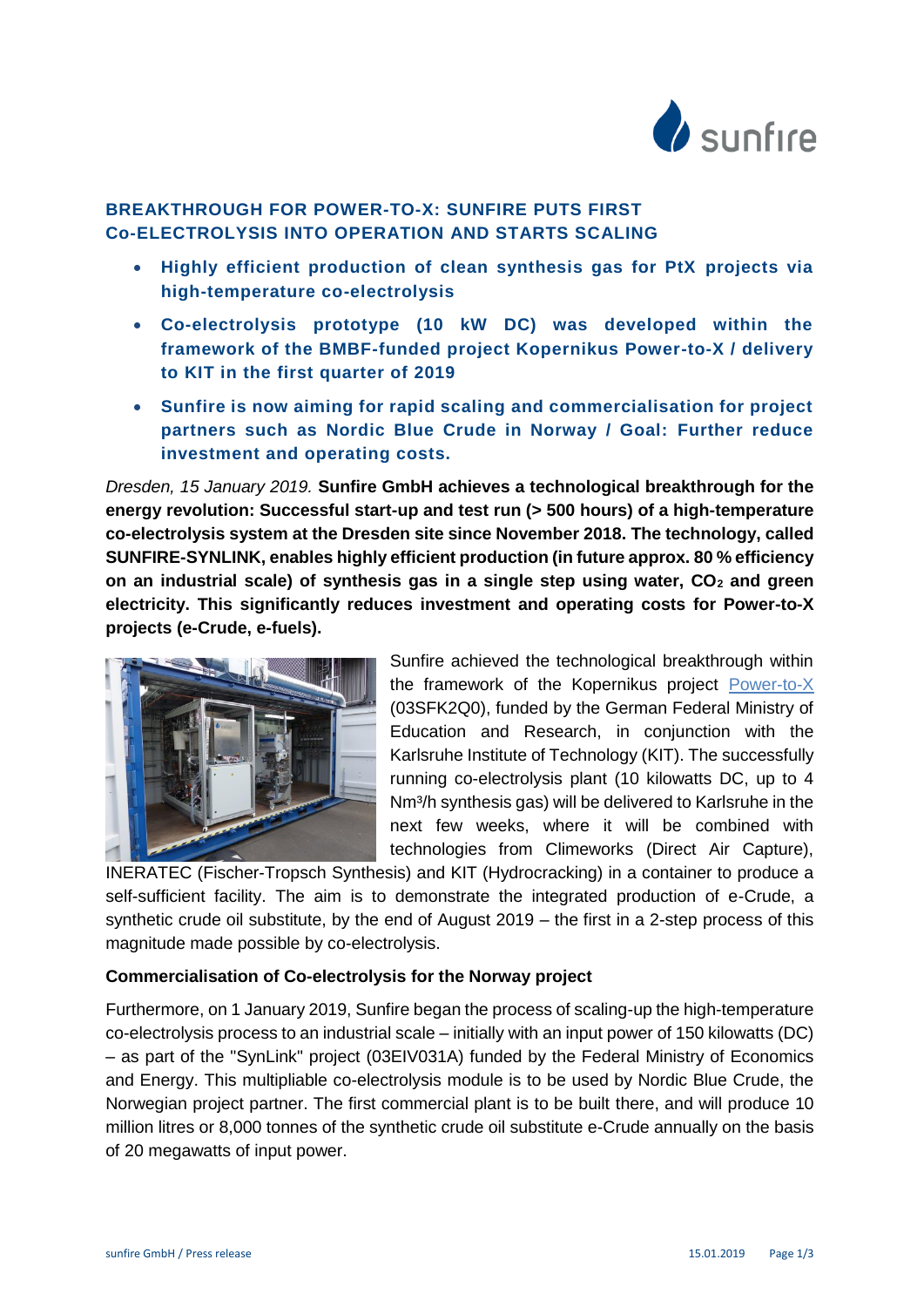If the Heroya Industrial Park plant goes into operation, about 21,000 tonnes of  $CO<sub>2</sub>$  emissions will be avoided per year, given the use of both waste heat from industrial processes and environmentally friendly hydroelectric energy. This could fully power 13,000 passenger cars with synthetic eco-fuel.

### **Background: High Temperature Co-Electrolysis**

In previous power-to-liquids processes, two separate process steps were used to break water vapour down into its components, hydrogen and oxygen (electrolysis), and to turn carbon dioxide into carbon monoxide (reverse water-gas-shift reaction). With Sunfire's co-electrolysis,  $H<sub>2</sub>$  (hydrogen) and CO (carbon monoxide) can now be recovered in a single process step, significantly improving the efficiency of the overall process and lowering investment (CAPEX) and operating costs (OPEX). In addition, the single-stage SUNFIRE-SYNLINK technology noticeably reduces the amount of space required.

Thanks to the global transformation of energy systems and commitments to Paris' climate protection targets, Sunfire technologies have great global market potential. The global demand for electrolysis technologies to produce green, renewable hydrogen is estimated at more than 3,000 gigawatts. Furthermore, many sectors, like long-distance road transport, air or sea transport require alternatives to fossil diesel and kerosene, which e-fuels can provide, thanks to their excellent transportability through existing infrastructures.

In addition to the production of fuels, synthesis gas attracts customers from a wide range of industries, such as the chemical industry, plastics production or the cosmetics sector, for example. Until now, synthesis gas has mainly been produced on the basis of natural gas for industrial use; in the future, it will be produced in a CO2-neutral manner through Sunfire's highly efficient co-electrolysis process.

#### **New Technology Partner Paul Wurth SA**

Recently, Sunfire, one of the world's most innovative energy companies, acquired a new lead investor and technology partner in Paul Wurth, the world's top mechanical and plant engineering company for the metals industry. The investment round, which involved former investors, yielded an additional 25 million Euros in venture capital. Sunfire will use the money to implement commercial multi-megawatt electrolysis and Power-to-X projects.

#### **ABOUT SUNFIRE**

Founded in 2010, Sunfire GmbH develops and produces high-temperature electrolysers (SOEC) and high-temperature fuel cells (SOFC). The company employs 130 people.

High-temperature electrolysis produces valuable hydrogen from water. It is extremely efficient and powered by renewable electricity. In the latest version, high-temperature electrolysis can reactivate not only water, but also  $CO<sub>2</sub>$  and thus transform, in the most direct way, combustion off-gases into clean feedstock, replacing mineral oil or natural gas. Thanks to this technology, the entire transport sector and many industrial processes which today rely on oil, gas or coal, can be transformed in a sustainable and CO2-neutral way.

More information at [www.sunfire.de](file:///C:/Users/ulbichtn/AppData/Local/Microsoft/Windows/INetCache/Content.Outlook/9AW8WZFR/www.sunfire.de)